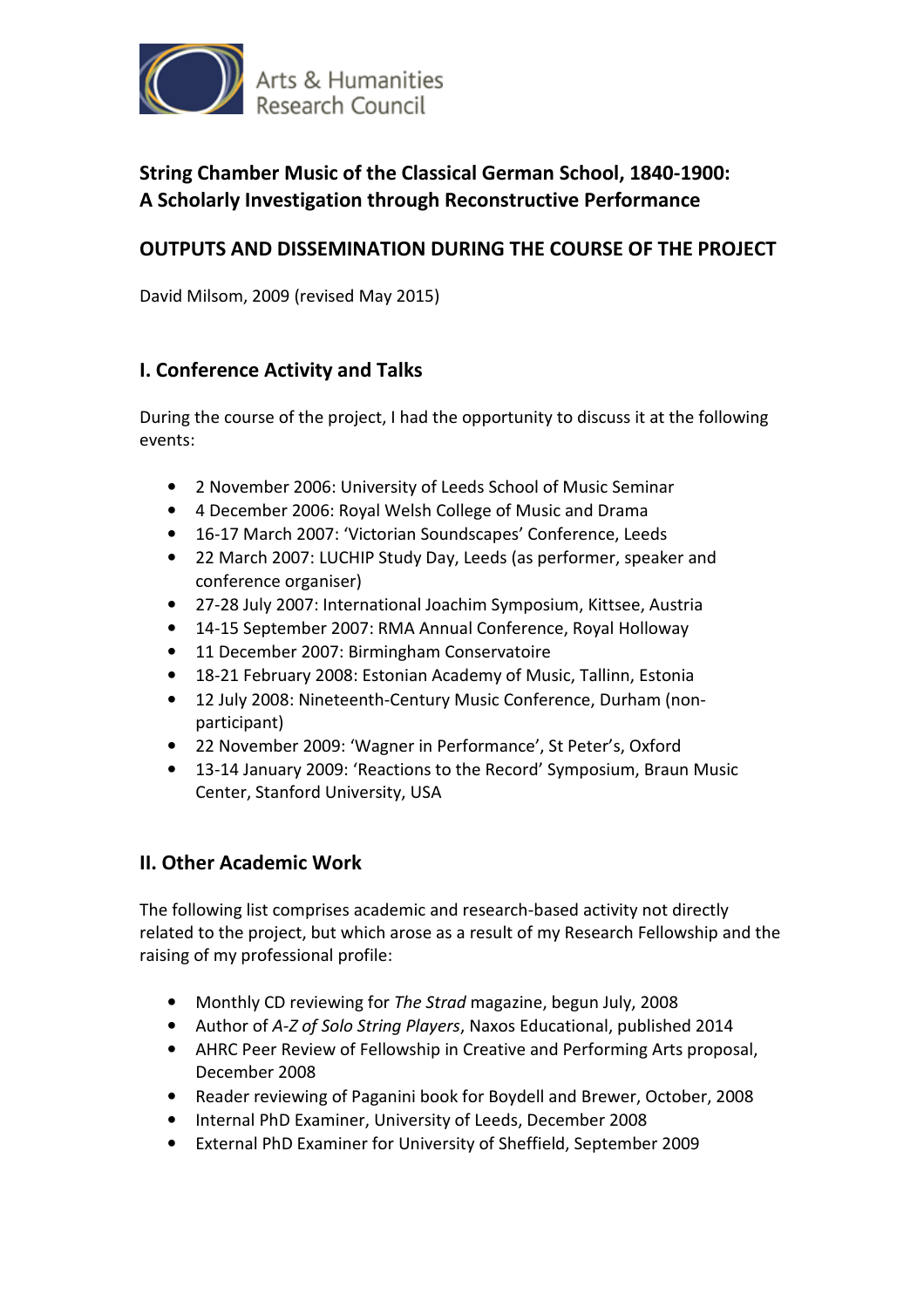## **III. Project-Related Concert Activity**

Below is a summary of my research-based concert activity for the duration of the research project. A number of further events were been booked for the LUCHIP ensemble in support of the historical editions AHRC Research Grant scheme, which will continued this activity for the following three years.

- 27 January 2007: LUCHIP Quartet, Mendelssohn Op. 44/3, Spohr Op. 45/2 (St John's Church, Ranmoor, Sheffield)
- 16 March 2007: Ellerton and Spohr Op. 45/2 quartets, Victorian Soundscapes conference concert
- 22 March 2007: Brahms Op. 78  $1<sup>st</sup>$  movement and Spohr Op 67/1  $1<sup>st</sup>$ movement, LUCHIP Study Day concert
- 4 May 2007: Beethoven Op. 30/3 sonata (with Derek Grover), St John's May Music Festival concert, Ranmoor, Sheffield (included oral programme notes discussing editions by David, Joachim and Rosé)
- 10 May 2007: LUCHIP Sextet Brahms and Spohr sextets, University of Leeds concert series
- 14 September 2007: Evening Lecture Recital, RMA Annual Conference, Royal Holloway
- 7 October 2007: LUCHIP violin and piano recital: Brahms Op. 108, Joachim Romances in B-flat and C, including oral programme notes (Octagon Music Room, Birkdale School, Sheffield)
- 13 January 2008: LUCHIP violin and piano recital: Brahms Op. 108, Beethoven Op. 12/2, Joachim Romances in B-flat and C, University of Leeds Concert Series
- 27 January 2008: LUCHIP quartet recital: Spohr Op. 45/2 and Brahms Op. 51/2 quartets, University of Leeds Concert Series
- 4 May 2008: LUCHIP piano trio recital: Gade Op. 42 and Schumann Op. 63 trios, St John's May Music Festival concert, Ranmoor, Sheffield
- 8 June 2008: LUCHIP string quintet recital: Schubert Quintet in C, University of Leeds Concert Series
- 3 October 2008: LUCHIP violin and piano recital: Brahms 'FAE' Scherzo, sonata Op. 100, Beethoven Romance Op. 50, University of Leeds Concert Series
- 13/14 January 2009: Brahms Op 100 violin sonata in Stanford University 'Reactions to the Record' symposium lecture recital
- 13/14 January 2009: Grieg Op. 45 violin sonata (first movement) with Rex Lawson (player piano) – as part of a concert of pianola/player piano music by Rex Lawson, Stanford University 'Reactions to the Record' symposium
- 23 January 2009: LUCHIP and Eroica Quartets: Mendelssohn Octet Op. 20, University of Leeds Concert Series